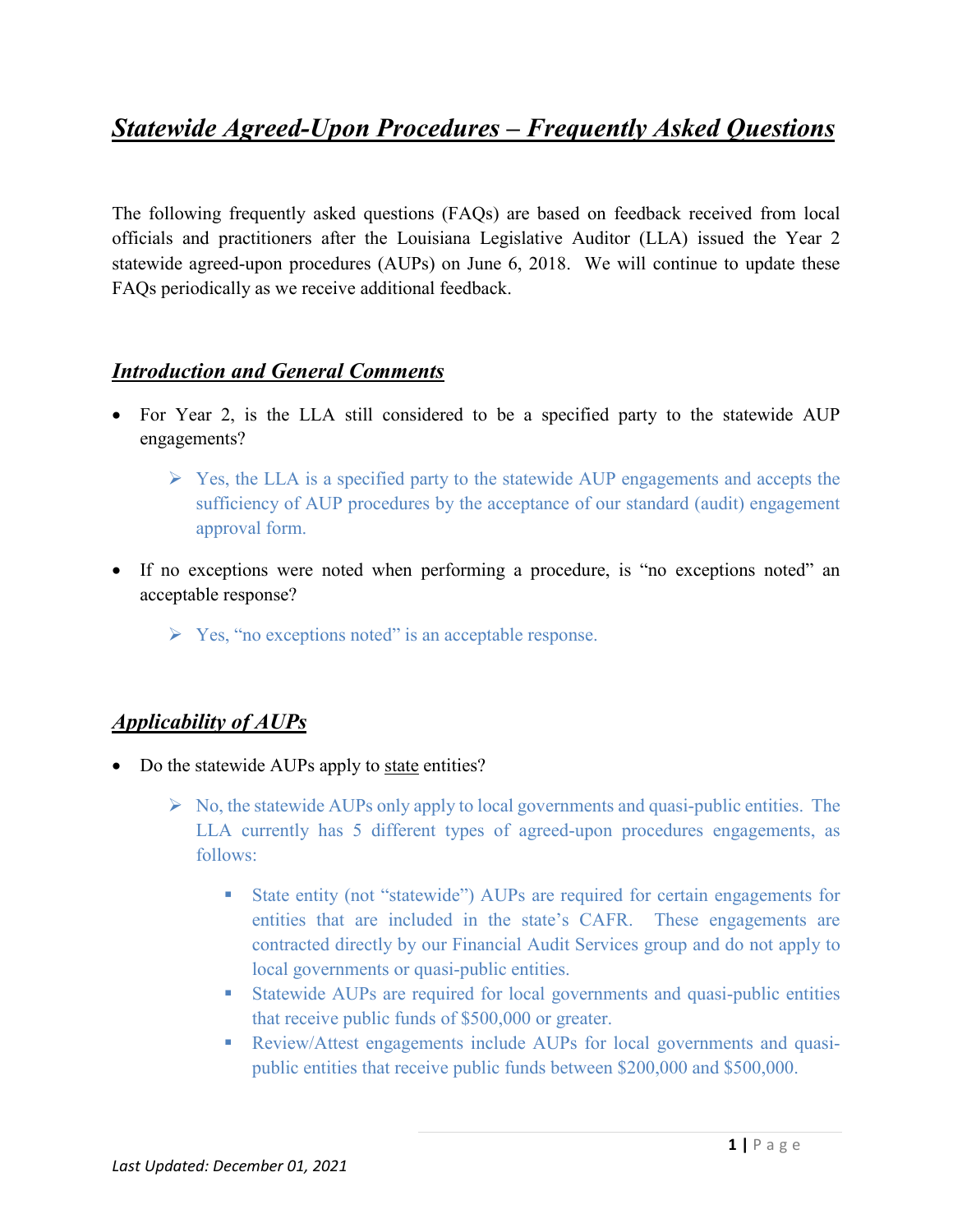- Act 774 AUPs only apply to local governments and quasi-public entities in St. Tammany Parish that receive public funds of \$75,000 or greater. These procedures are customized by the LLA for each engagement.
- **Department of Education Performance Measures AUPs are required for school** boards and charter schools.

More than one set of AUPs may be required, depending on whether each criteria above has been met. For example, an entity in St. Tammany Parish, with public funds between \$200,000 and \$500,000 would be subject to both the Review/Attest AUPs, as well as the Act 774 AUPs. Similarly, a parish school board with public funds of \$500,000 or greater would be subject to both the statewide AUPs and the Department of Education Performance Measures AUPs.

- The LLA notes that "the entity may exclude those AUP categories that are covered under federal program testing, regardless of whether the federal program testing includes the same procedures or sample sizes." If a practitioner has a client with only 30% of its public funds subject to major program testing, does the practitioner still have to test the related AUP categories for the remaining 70% of its public funds?
	- $\triangleright$  Yes. Our intention was to reduce redundant Single Audit testing and provide efficiencies for the practitioner; however, we did not intend to completely eliminate testing for those categories that include local, state, or non-major federal funds. We recommend selecting sample sizes for the applicable categories from the overall population of all transactions and then removing those sample items that fall within Single Audit testing. Alternatively, the practitioner could apply a pro-rata ratio (70% in the example above) to the AUP sample sizes to accomplish the same goal.

## *Rotation of Procedures*

- For those categories that are rotated in Year 2, should the practitioner's report include those categories that are not tested (e.g., labeled as "not applicable"), or should those categories be excluded from the AUP report?
	- $\triangleright$  We will accept the report in either format but would prefer that the practitioner exclude rotated categories from the AUP report. Under either option, the practitioner may need to update the AUP engagement agreement to ensure that the original procedures "agreed-upon" with the client match the final procedures performed and reported upon (i.e., ensuring compliance with AT standards).
- If the practitioner only noted one exception for one procedure in a category, is the practitioner still required to retest the entire category for Year 2?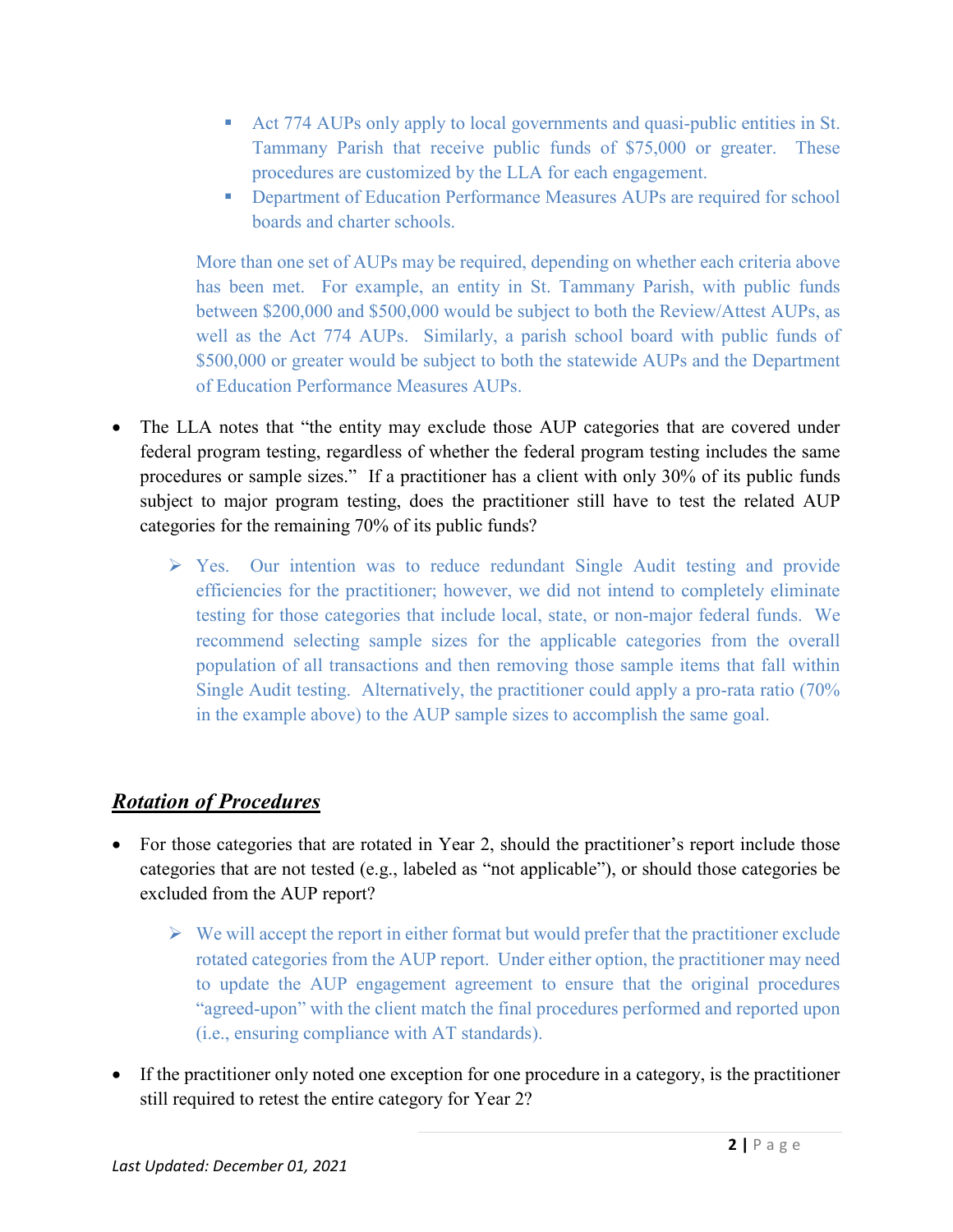- $\triangleright$  Yes, the entire category must be retested. The Year 2 option to rotate is at the "category-level" rather than the "procedure-level."
- If the practitioner did not identify any exceptions (or had compensating controls that fully mitigated the underlying control risk) in any categories in Year 1 for one of its clients, are statewide AUPs required to be performed for that entity for Year 2?
	- $\triangleright$  No, the LLA would not expect to receive a statewide AUP report for that entity in Year 2. When submitting the audit report packet to the LLA, the practitioner should check the button in the LLA report portal indicating that statewide AUPs were not required.
- Does a change in auditor in Year 2 have an impact on rotating categories?
	- $\triangleright$  No, if the predecessor practitioner did not identify any exceptions in one or more categories at a client in Year 1, the Year 2 practitioner is not required to retest those categories.
- If an agency had no debt in a prior year (i.e. debt category was "not applicable") but issued debt during the current year, can the practitioner rotate the category because there no exceptions noted in the prior year AUPs?
	- $\triangleright$  No, if a category was not applicable in Year 1, but is applicable in Year 2, then the practitioner must test the category in Year 2.
- If the only exception in the Collections category in Year 1 related to deposits that were not made within one day of collection, and the deposits would have met the timely deposit criteria for Year 2 (i.e., within one week if the depository is more than 10 miles from the collection location or the deposit is less than \$100), can the Collections category be rotated in Year 2?
	- $\triangleright$  Yes, the category can be rotated in those situations that would not constitute an exception in Year 2.

#### *Collections*

- Do the Collections procedures apply to electronic receipts, such as EFTs?
	- $\triangleright$  No. Collections procedures are limited to cash, checks, and money orders.
- If an entity has a 3rd party contractor performing all collection functions (receiving collections, preparing deposits, and making deposits), is the practitioner required to perform the related Collections procedures?
	- $\triangleright$  No, the related procedures would not be required to be tested at the entity.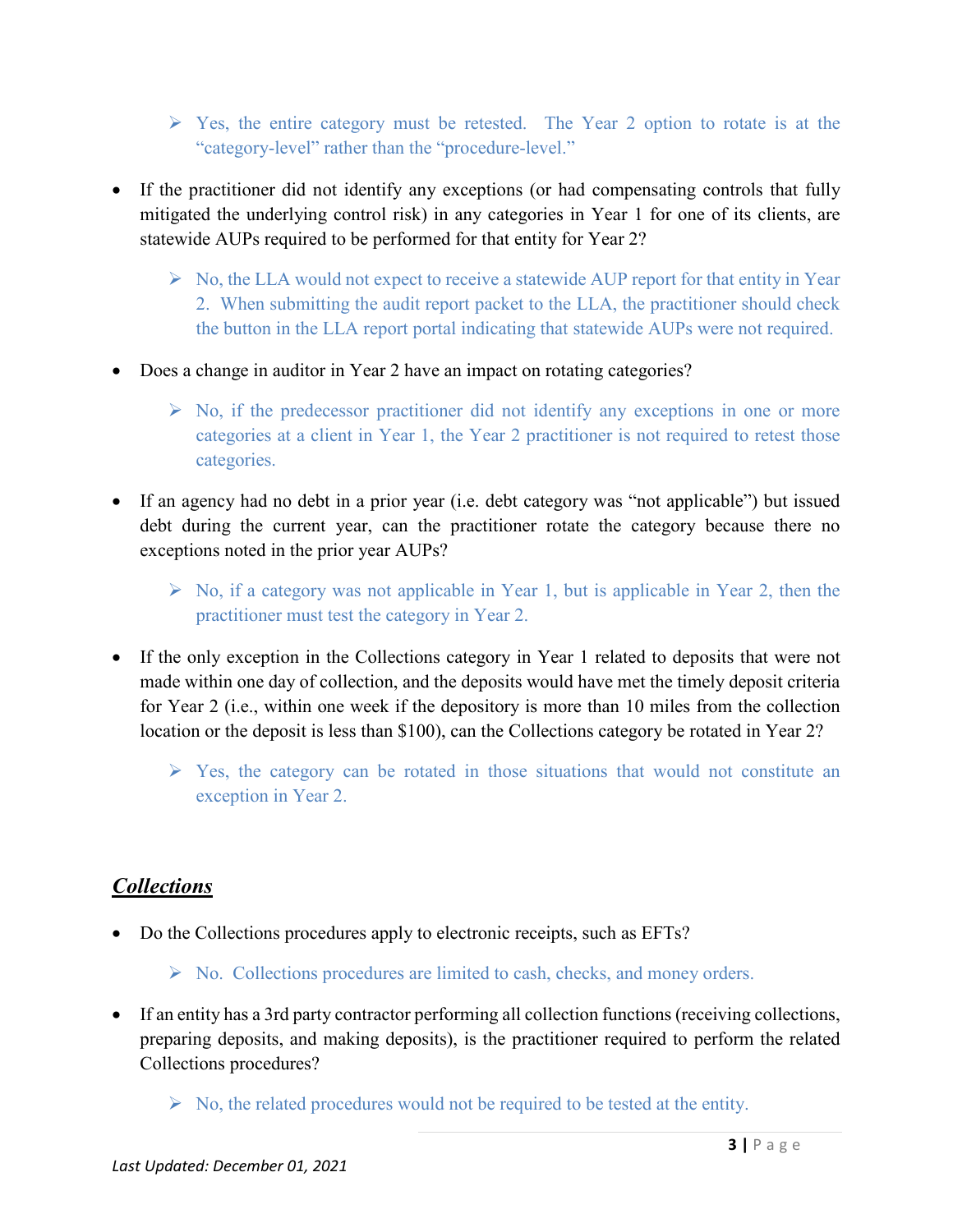#### *Disbursements – General*

- Under the Credit Cards category, the LLA notes that "requiring such approval may constrain the legal authority of certain public officials; these instances should not be reported." Does the same approval exclusion apply to the Disbursements category as well?
	- $\triangleright$  Yes, this provision would apply to disbursements as well. We would not expect an elected mayor to need board approval for routine transactions, nor would we expect an elected police chief to need an elected mayor's approval for routine transactions. Any procedure that would infringe on an elected official's responsibilities would not be considered to be an exception under the statewide AUPs.

## *Credit Cards/Debit Cards/Fuel Cards/P-Cards*

- How should procedure #13 be addressed if one or more card statements selected in procedure #12 are for fuel cards?
	- $\triangleright$  Selection of a fuel card under procedure #12 would reduce the total number of transactions tested under procedure #13. For example, if 3 credit cards and 2 fuel cards were selected under #12, only those 30 transactions related to the credit cards would be tested under #13. Conceivably, if all selected cards were fuel cards, step #13 would not be applicable. However, because the selection of cards under procedure #12 is based on random selection, the practitioner should not judgmentally select fuel cards to avoid testing under procedure #13.
- One of our clients utilizes SmartData for their credit cards through Chase, which requires a transaction-level review of charges. Would this constitute "evidence that the monthly statement or combined statement and supporting documentation…was reviewed and approved, in writing…"?
	- $\triangleright$  Yes, if the practitioner has evidence that all transactions are being reviewed and approved, this would not be an exception. The practitioner could either explain the process in the AUP procedure results or could customize the AUP procedure to fit the actual review/approval process.
- To address credit card transaction documentation that did not include an itemized receipt, one client required its employees to complete a "Missing Receipt Statement" (one example was due to a parking garage receipt machine that was out of paper). The Statement requires a